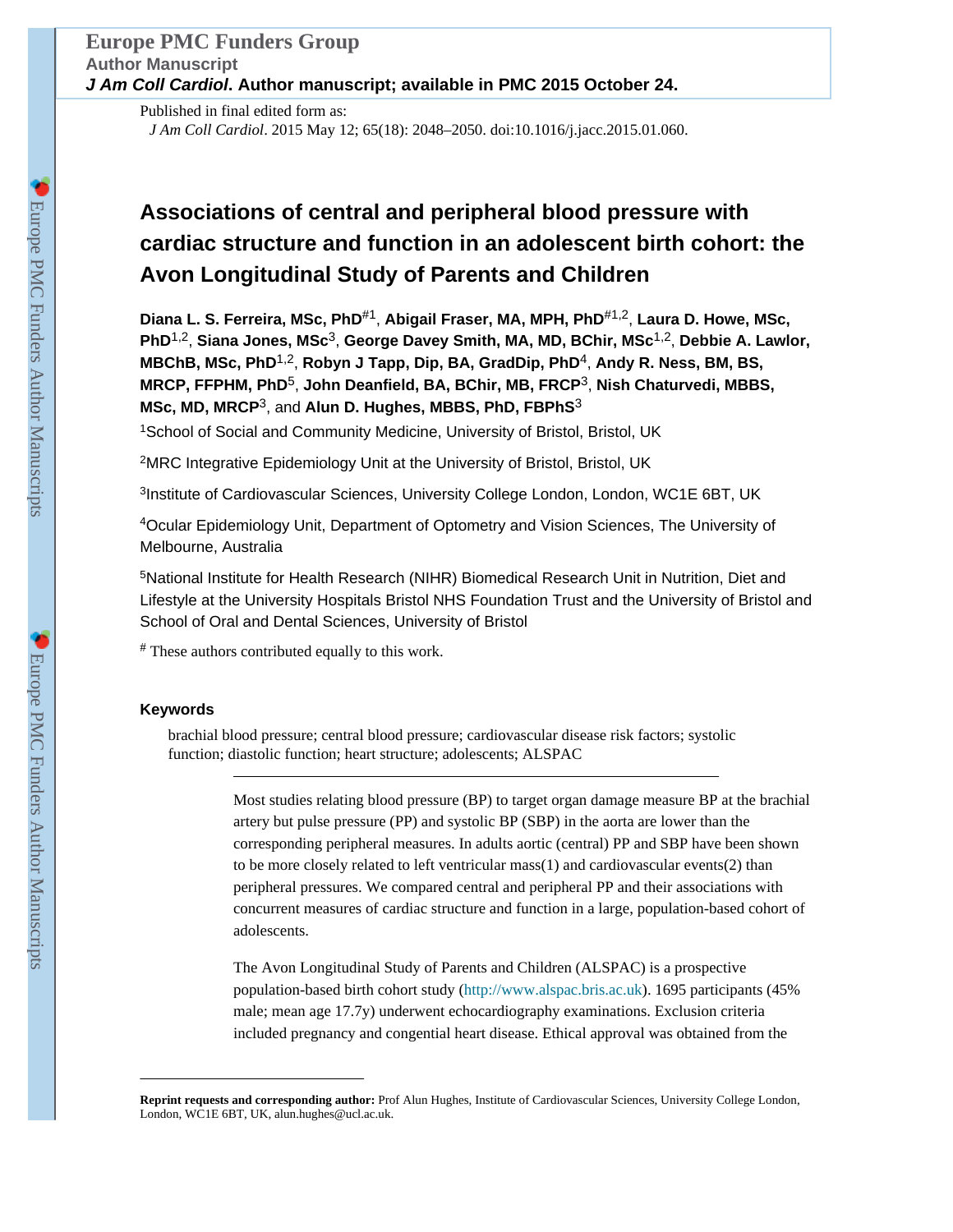Ferreira et al. Page 2

ALSPAC Law and Ethics Committee and the Local Research Ethics Committee. Participants provided written informed consent. Sitting peripheral BP was measured using an Omron 705-IT and central BP was assessed by radial artery tonometry (Sphygmocor). Echocardiography was performed using a HDI 5000 ultrasound machine (Phillips) equipped with a P4-2 Phased Array ultrasound transducer according to American Society of Echocardiography guidelines(3). Multivariable linear regression was used to assess associations. Data for sexes were pooled and models adjusted for age, sex and DXAassessed fat mass. Bootstrapping (10,000 replications) was used to compare associations of central and peripheral PP.

Peripheral PP was higher than central (mean difference (SD): 19.7 (4.9) mm Hg) and the difference increased with increasing values of PP. Central and peripheral PP were positively associated with left ventricular  $(LV)$  mass indexed to height<sup>2.7</sup>, LV internal diameter, left atrial size, mitral E/A ratio and peak myocardial wall velocities in diastole  $(e')$ ; they were also inversely associated with peak myocardial wall velocities in systole (s′) (Table). Associations were significantly stronger for central compared with peripheral PP. Associations were slightly attenuated after adjustment for fat mass (model 2) but remained stronger for central PP. Neither central nor peripheral PP were associated with relative wall thickness, ejection fraction or E/e′.

Wave reflections account for higher peripheral than central PP (PP amplification)(4). This is particularly marked in young people and adolescents(4,5) and the difference is large and varies between individuals. Consequently previous studies employing peripheral BP may underestimate the strength of associations between BP and cardiac measures in youth. This may have important implications for diagnosis, prognosis and therapeutic management of elevated BP in pediatric populations. In adults, high central PP is associated with diastolic dysfunction(6). In adolescents, we demonstrate that higher PP (particularly central PP) is associated with increased LV mass and left atrial size. The latter suggests some early unfavourable impact on diastolic function. Positive associations between higher PP and lower early s' also suggest an early adverse influence of high PP on systolic function(7) and ventricular-arterial coupling(8) even at this young age. In view of the current epidemic of obesity in youth this may have important implications for future cardiovascular risk.

## **References**

- 1. Roman MJ, Okin PM, Kizer JR, Lee ET, Howard BV, Devereux RB. Relations of central and brachial blood pressure to left ventricular hypertrophy and geometry: the Strong Heart Study. J Hypertens. 2010; 28:384–388. [PubMed: 20051906]
- 2. Vlachopoulos C, Aznaouridis K, O'Rourke MF, Safar ME, Baou K, Stefanadis C. Prediction of cardiovascular events and all-cause mortality with central haemodynamics: a systematic review and meta-analysis. Eur Heart J. 2010; 31:1865–71. [PubMed: 20197424]
- 3. Lang RM, Bierig M, Devereux RB, et al. Recommendations for Chamber Quantification: A Report from the American Society of Echocardiography's Guidelines and Standards Committee and the Chamber Quantification Writing Group. J Am Soc Echocardiogr. 2005; 18:1440–1463. [PubMed: 16376782]
- 4. McEniery CM, Yasmin, Hall IR, et al. Normal vascular aging: differential effects on wave reflection and aortic pulse wave velocity: the Anglo-Cardiff Collaborative Trial (ACCT). J Am Coll Cardiol. 2005; 46:1753–60. [PubMed: 16256881]

*J Am Coll Cardiol*. Author manuscript; available in PMC 2015 October 24.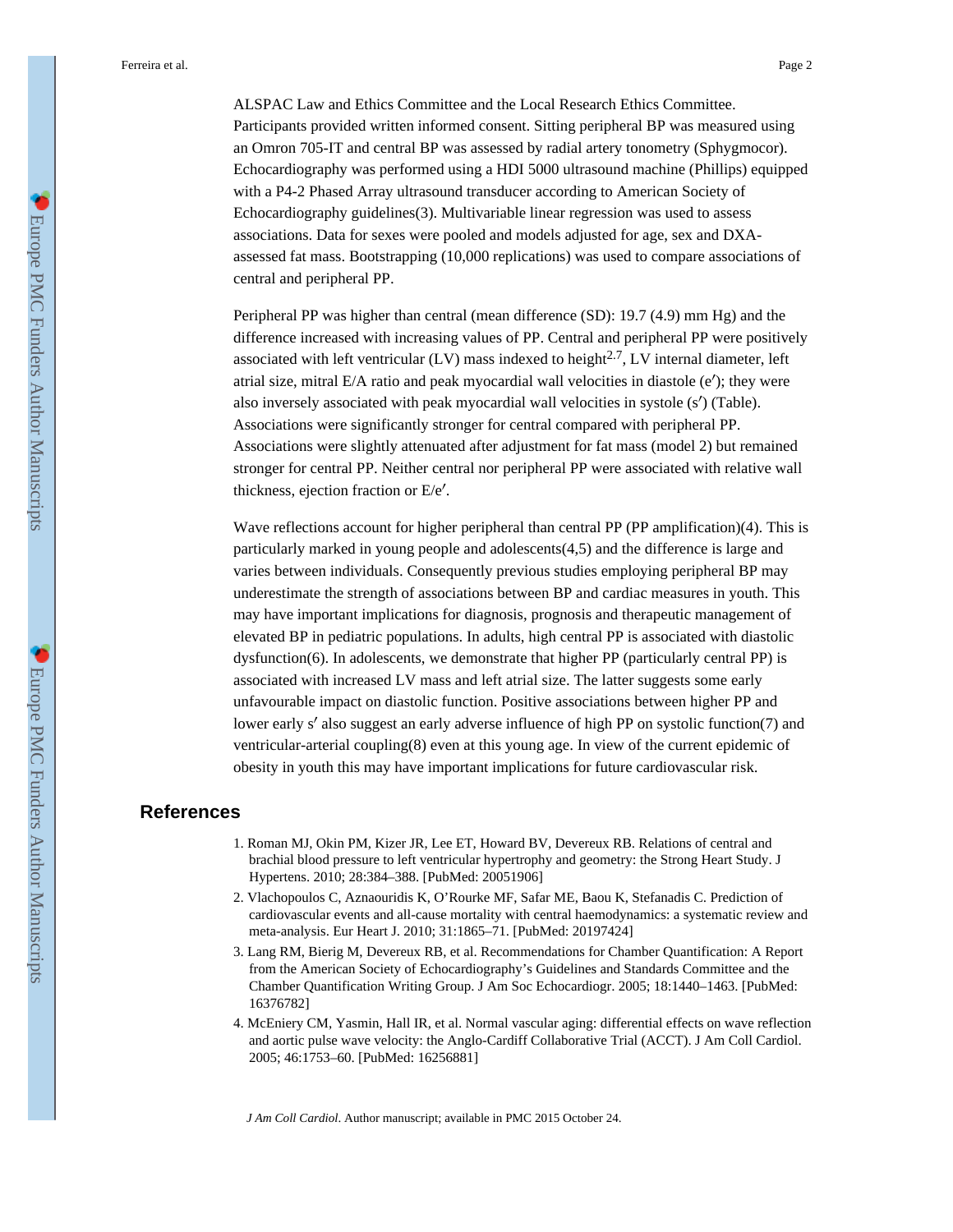Ferreira et al. Page 3

- 5. Howe LD, Chaturvedi N, Lawlor DA, et al. Rapid increases in infant adiposity and overweight/ obesity in childhood are associated with higher central and brachial blood pressure in early adulthood. J Hypertens. 2014
- 6. Shim CY, Park S, Choi D, et al. Sex differences in central hemodynamics and their relationship to left ventricular diastolic function. J Am Coll Cardiol. 2011; 57:1226–33. [PubMed: 21371640]
- 7. Ho CY, Solomon SD. A clinician's guide to tissue Doppler imaging. Circulation. 2006; 113:e396–8. [PubMed: 16534017]
- 8. Uemura K, Kawada T, Sunagawa K, Sugimachi M. Peak systolic mitral annulus velocity reflects the status of ventricular-arterial coupling-theoretical and experimental analyses. J Am Soc Echocardiogr. 2011; 24:582–91. [PubMed: 21345650]